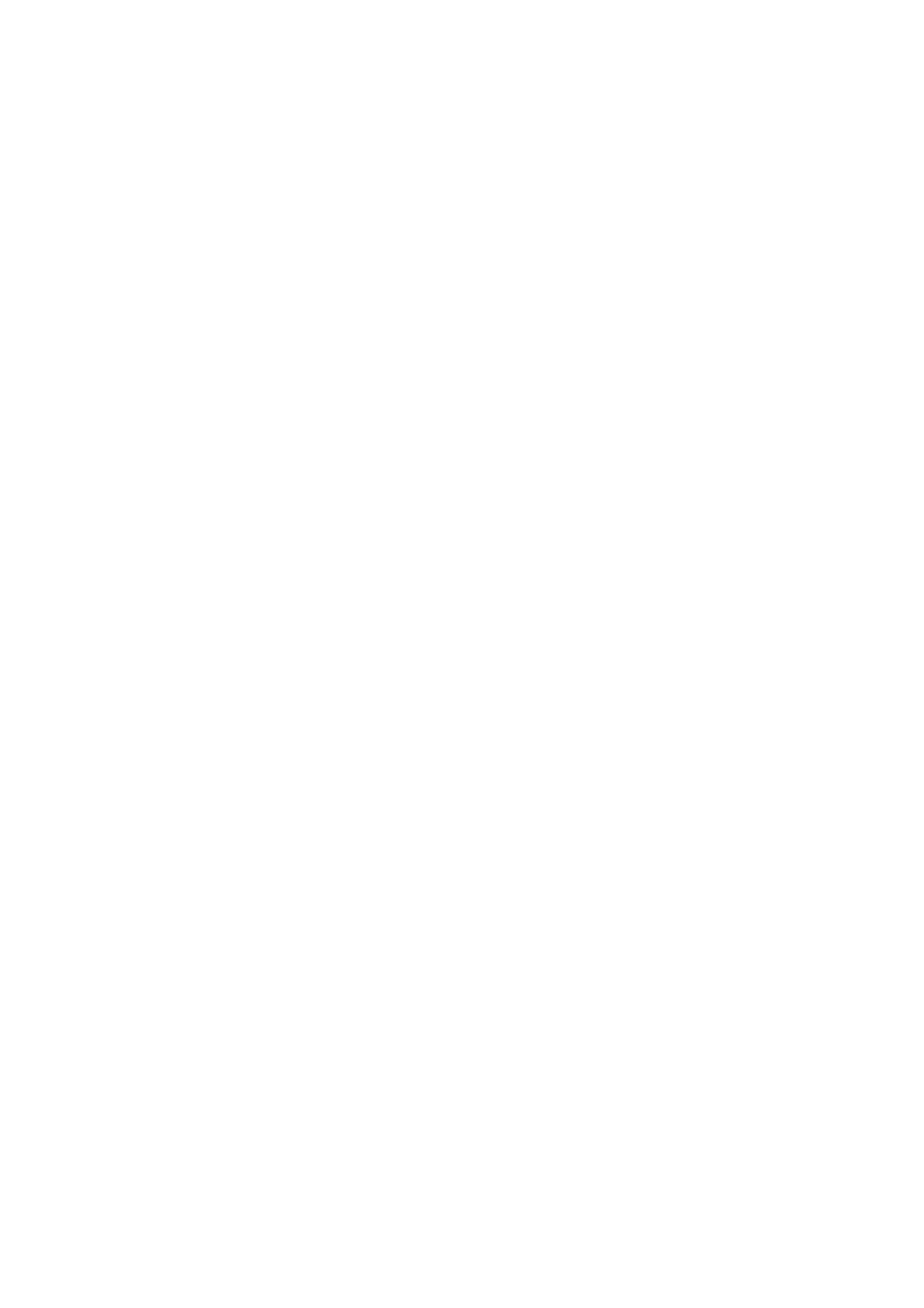# RISK MANAGEMENT

Risk management is a key part of the Council's corporate governance arrangements providing assurance to meet the requirements of the Accounts and Audit Regulations 2015; supporting the Council's Annual Governance Statement and ensuring the Council understands and manages the risks it faces at a strategic, service, partnership and project level. The overall objective is to minimise the likelihood of injury, damage and loss and to ensure business continuity.

The process of risk management follows the seven key stages described in the Council's Risk Management Strategy (Figure 1), reviewed and approved by Cabinet in September 2011 and last updated in July 2015. These are set out below:





Source: A structured approach to Enterprise Risk management (ERM) and the requirements of ISO 31000, AIRMIC, Alarm, IRM (2010).

The Council's strategy sets out a clear ownership and a risk governance framework that is embraced by the whole authority.

The Cabinet, in making decisions and advising the Council on corporate policies, plans and strategies, will determine the organisation's overall risk appetite, that is the amount and type of risk that it is prepared to seek, accept, or tolerate. This appetite will be reviewed through the regular quarterly updates of the strategic risk register and through the decision making process.

Service Plans, incorporating more detailed priority outcomes are routinely reviewed along with the associated risks by the relevant Head of Service.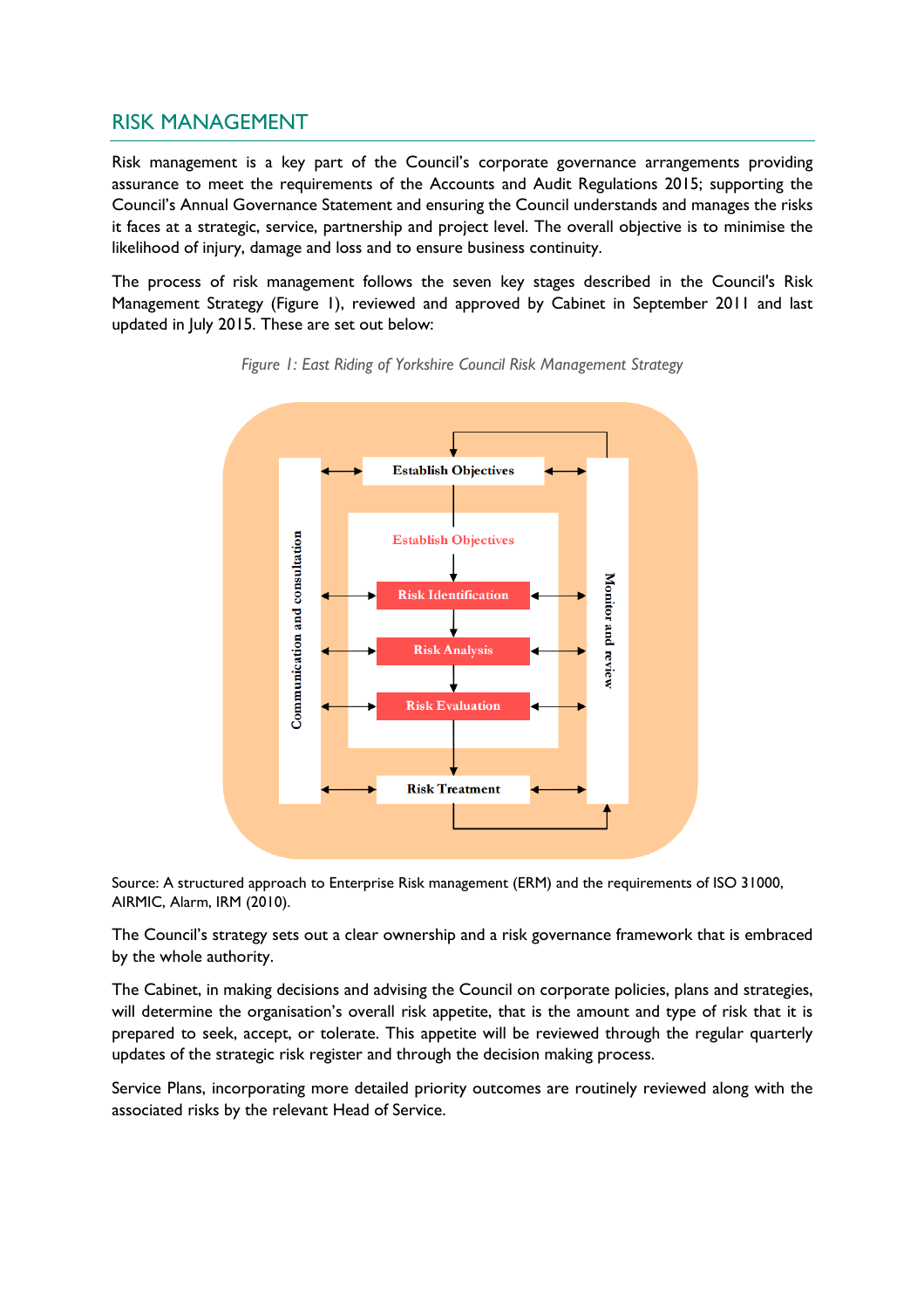Service Level Risks are recorded for the Asset Strategy, Infrastructure & Facilities and Streetscene services which are involved in the delivery of highway management and strategic risks escalated up to the Council's Strategy Risk Register.

Risks are measured in two ways:

- The likelihood of the risk event occurring
- The impact on the Council should the risk event occur

The likelihood of the risk event occurring will be given a score from 1 to 5, using the following criteria:

| <b>Likelihood</b> | <b>Score</b> | <b>Description</b>               | <b>Criteria</b>                  |
|-------------------|--------------|----------------------------------|----------------------------------|
| Almost certain    |              | The event is expected to occur   | Probability of occurring in      |
|                   |              | in most circumstances            | the next year $> 90\%$           |
| Likely            | 4            | The event will probably occur in | Probability of occurring in      |
|                   |              | most circumstances               | the next year = $60\%$ to $90\%$ |
| Possible          |              | The event will occur at some     | Probability of occurring in      |
|                   |              | time                             | the next year = $30\%$ to $60\%$ |
| Unlikely          |              | The event is not expected to     | Probability of occurring in      |
|                   |              | occur                            | the next year = $10\%$ to 30%    |
| Remote            |              | The event may only occur in      | Probability of occurring in      |
|                   |              | exceptional circumstances        | the next year $<$ 10%            |

The impact of a risk event will also be scored from 1 to 5 using the following criteria:

| Impact        | <b>Score</b> |
|---------------|--------------|
| Catastrophic  |              |
| Major         |              |
| Moderate      |              |
| Minor         |              |
| Insignificant |              |

The total risk score is the highest impact score multiplied by the likelihood score.

On the following pages, risk assessments for each of the Asset Groups have been defined and mitigation measures assigned to control owners.

Reference

East Riding of Yorkshire Council Risk Management Strategy - July 2015

http://www2.eastriding.gov.uk/council/governance-and-spending/governance-and-risk/risk-management/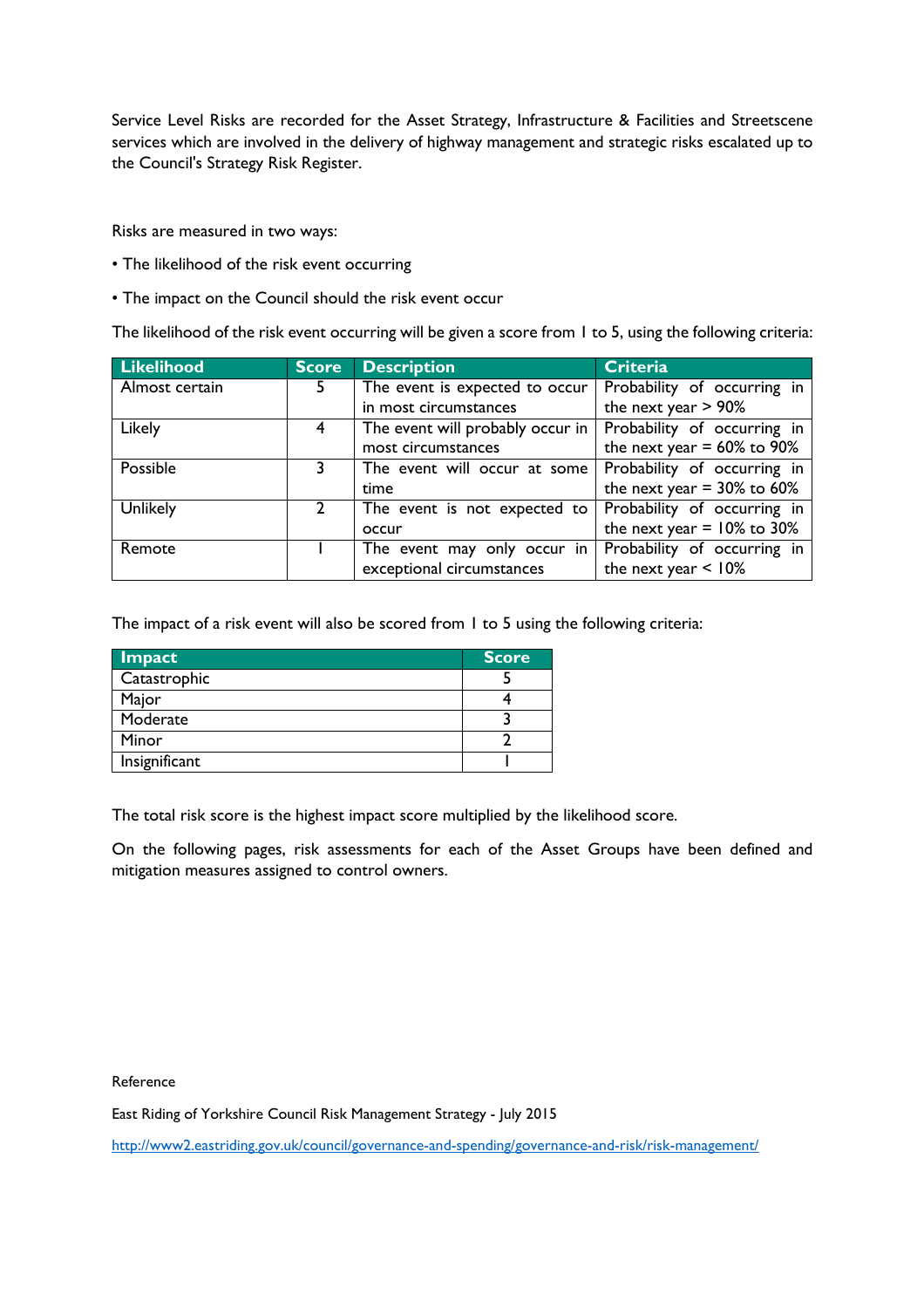# Risk Assessment – Carriageways

| <b>Risk Ref.</b>         | SR12/01 - Highway Infrastructure - Carriageway |  |                    |          | <b>Directorate</b>    | <b>PER</b>                            |  |
|--------------------------|------------------------------------------------|--|--------------------|----------|-----------------------|---------------------------------------|--|
| <b>Date</b>              | 05/03/13<br><b>Created</b>                     |  | <b>Last Edited</b> | 06/01/17 | <b>Service</b>        | <b>Asset Strategy</b>                 |  |
| <b>Risk Category</b>     |                                                |  |                    |          | <b>Section</b>        |                                       |  |
| <b>Risk Sub Category</b> |                                                |  |                    |          | <b>Team/Function</b>  | Highway Asset Management              |  |
| <b>Risk Level</b>        | Strategic                                      |  | <b>Risk Status</b> |          | <b>Risk Owner</b>     | <b>Burnett-Head of Asset Strategy</b> |  |
| <b>Action By</b>         | <b>CMT</b>                                     |  |                    |          | <b>Control Owners</b> | I Burnett/ D Waudby / I Skidmore      |  |
| <b>Objective</b>         |                                                |  |                    |          |                       |                                       |  |

Ensure that our highway infrastructure is well maintained, making efficient use of existing resources

#### Risk Description

Failure to maximise potential of the Council's assets and ensure the asset base is sustainable. Highway Infrastructure - Carriageway

| <b>Causes</b>  |                                                                                                                                              |
|----------------|----------------------------------------------------------------------------------------------------------------------------------------------|
|                | Collapse of Asset                                                                                                                            |
| $\overline{2}$ | Failure of existing assets to appropriately support statutory public highway demands                                                         |
|                | Failure of developing assets to take account of future public highway demands                                                                |
| 4              | Deterioration of asset to an unsafe state creating a skidding hazard or surface damage leading to loss of control (Failing Material Surface) |
|                | Ineffective investment in the carriageway infrastructure                                                                                     |

| <b>Consequences</b> |                                                         |
|---------------------|---------------------------------------------------------|
|                     | Fatality / Death / Serious Injury of Public or Staff    |
| $\mathbf{2}$        | Loss of economic viability of Area                      |
|                     | Loss of Local Authority Services / Closure              |
|                     | Legal Challenge, 3rd Party Damages and Associated Costs |
|                     | Increased Public Dissatisfaction with Local Authority   |
|                     | <b>Cost of Reconstruction</b>                           |

| <b>Risk Score</b>        |                                 |                                    |                                                                                                 |                                     |                         |                          |                             |                                                                                           |                  |  |
|--------------------------|---------------------------------|------------------------------------|-------------------------------------------------------------------------------------------------|-------------------------------------|-------------------------|--------------------------|-----------------------------|-------------------------------------------------------------------------------------------|------------------|--|
|                          |                                 | Impact                             |                                                                                                 |                                     |                         |                          | Likelihood                  | Total<br><b>Risk</b>                                                                      | <b>Action By</b> |  |
|                          |                                 | <b>Service</b><br><b>Delivery</b>  | <b>Financial</b><br>Impact                                                                      | <b>Health</b><br>&<br><b>Safety</b> | Damage to<br>Reputation | <b>Highest</b><br>Impact |                             | <b>Score</b><br>(lxL)                                                                     |                  |  |
| <b>Inherent Score</b>    |                                 | 5.                                 | 5                                                                                               | 5                                   | 5                       | 5                        | 5                           | 25                                                                                        |                  |  |
| <b>Residual Score</b>    |                                 | 3                                  | 3                                                                                               | 5                                   | $\overline{4}$          | 5                        | 3                           | 15                                                                                        |                  |  |
| <b>Target Score</b>      |                                 | 3                                  | 3                                                                                               | 5                                   | 3                       | 5                        | 3                           | 15                                                                                        |                  |  |
| <b>Existing Controls</b> |                                 |                                    |                                                                                                 |                                     |                         |                          |                             |                                                                                           |                  |  |
| <b>Ref</b>               | <b>Details of Control</b>       |                                    | <b>Control Update</b><br>Rational:<br><b>Reduces</b><br>Likelihood,<br><b>Impact</b><br>or Both |                                     |                         | <b>Control Owner</b>     |                             |                                                                                           |                  |  |
|                          |                                 | Carriageway Asset Management Plan  |                                                                                                 | <b>Both</b>                         |                         |                          |                             | Highway Asset Manager                                                                     |                  |  |
|                          |                                 | Asset Inventory - Carriageway      |                                                                                                 | <b>Both</b>                         |                         |                          |                             | Highway Asset Manager                                                                     |                  |  |
|                          |                                 | Condition Assessment - Carriageway |                                                                                                 | <b>Both</b>                         |                         |                          |                             | Highway Asset Manager                                                                     |                  |  |
|                          | Planned Programme of Investment |                                    | <b>Both</b>                                                                                     |                                     |                         |                          | Highway Asset Manager       |                                                                                           |                  |  |
|                          | <b>Responsive Safety Regime</b> |                                    | <b>Both</b>                                                                                     |                                     |                         |                          | Highway Maintenance Manager |                                                                                           |                  |  |
|                          | Delivery Framework              |                                    |                                                                                                 | Likelihood                          |                         |                          |                             | Highway Asset Manager<br>Civil Engineering Service Manager<br>Highway Maintenance Manager |                  |  |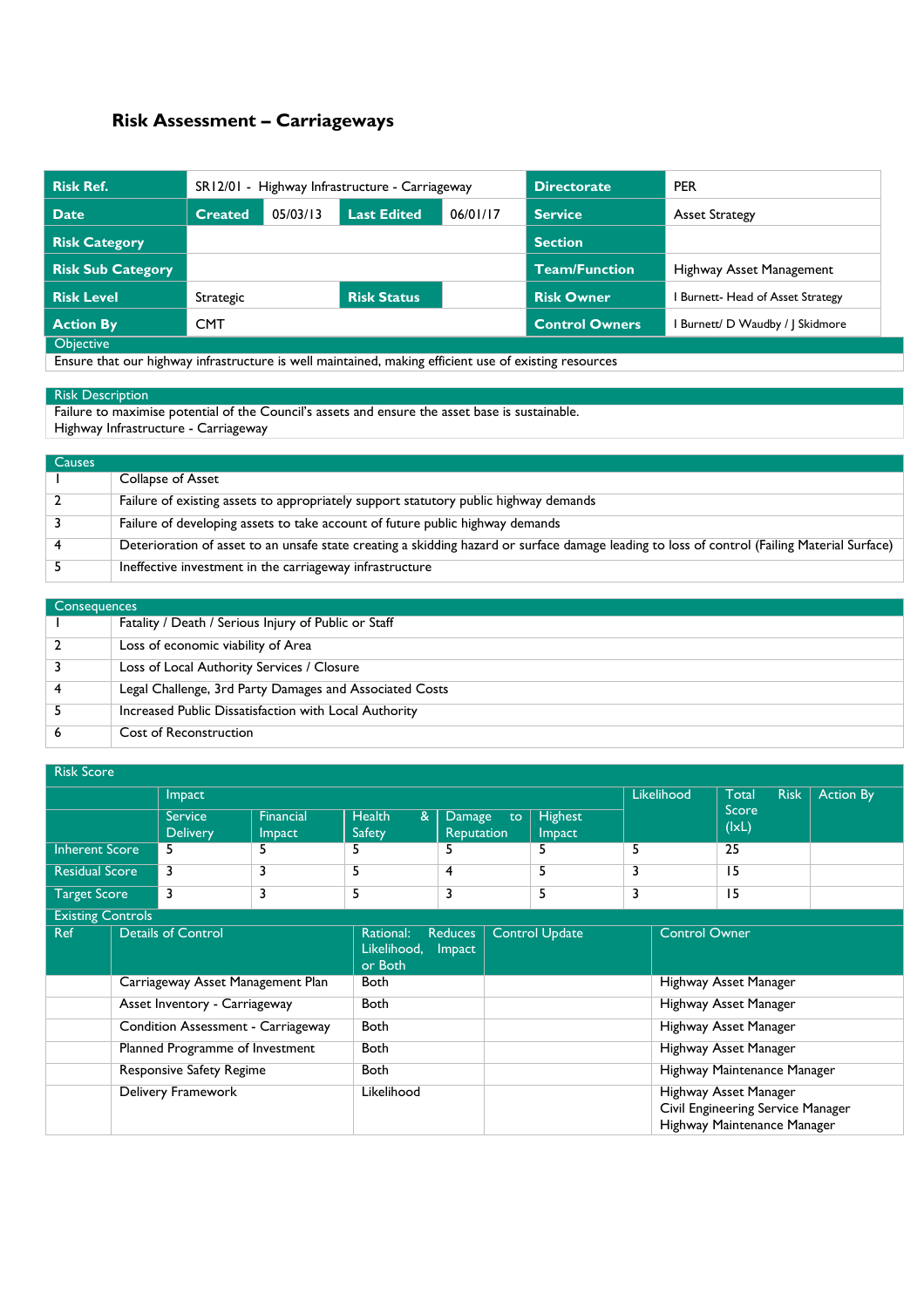# Risk Assessment – Footways and Cycleways

| Risk Ref.                |                            |  | SR12/01 - Highway Infrastructure - Footway/Cycleway |          | <b>Directorate</b>    | <b>PER</b>                               |  |
|--------------------------|----------------------------|--|-----------------------------------------------------|----------|-----------------------|------------------------------------------|--|
| <b>Date</b>              | 05/03/13<br><b>Created</b> |  | <b>Last Edited</b>                                  | 06/01/17 | <b>Service</b>        | <b>Asset Strategy</b>                    |  |
| <b>Risk Category</b>     |                            |  |                                                     |          | <b>Section</b>        |                                          |  |
| <b>Risk Sub Category</b> |                            |  |                                                     |          | <b>Team/Function</b>  | Highway Asset Management                 |  |
| <b>Risk Level</b>        | Strategic                  |  | <b>Risk Status</b>                                  |          | <b>Risk Owner</b>     | <b>I Burnett- Head of Asset Strategy</b> |  |
| <b>Action By</b>         | <b>CMT</b>                 |  |                                                     |          | <b>Control Owners</b> | I Burnett/ D Waudby / J Skidmore         |  |

#### **Objective**

Ensure that our highway infrastructure is well maintained, making efficient use of existing resources

#### Risk Description

Failure to maximise potential of the Council's assets and ensure the asset base is sustainable. Highway Infrastructure – Footway/Cycleway

| <b>Causes</b> |                                                                                             |
|---------------|---------------------------------------------------------------------------------------------|
|               | Collapse of Asset                                                                           |
|               | Failure of existing assets to appropriately support statutory public highway demands        |
|               | Failure of developing assets to take account of future public highway demands               |
|               | Deterioration of asset to an unsafe state creating a trip hazard (Failing Material Surface) |
|               | Ineffective investment in the footway infrastructure                                        |

|            | <b>Consequences</b>                                     |  |  |  |  |  |  |
|------------|---------------------------------------------------------|--|--|--|--|--|--|
|            | Fatality / Death / Serious Injury of Public or Staff    |  |  |  |  |  |  |
|            | Loss of economic viability of Area                      |  |  |  |  |  |  |
|            | Loss of Local Authority Services / Closure              |  |  |  |  |  |  |
|            | Legal Challenge, 3rd Party Damages and Associated Costs |  |  |  |  |  |  |
|            | Increased Public Dissatisfaction with Local Authority   |  |  |  |  |  |  |
| 6          | Cost of Reconstruction                                  |  |  |  |  |  |  |
| Risk Score |                                                         |  |  |  |  |  |  |

|                       | <i>Impact</i>                     |                            |                                     | Likelihood                 | Total<br>Risk            | <b>Action By</b> |                |  |
|-----------------------|-----------------------------------|----------------------------|-------------------------------------|----------------------------|--------------------------|------------------|----------------|--|
|                       | <b>Service</b><br><b>Delivery</b> | Financial<br><i>Impact</i> | Health<br>$\infty$<br><b>Safety</b> | Damage<br>to<br>Reputation | <b>Highest</b><br>Impact |                  | Score<br>(lxL) |  |
| Inherent Score        | -5                                |                            |                                     |                            |                          |                  | 25             |  |
| <b>Residual Score</b> |                                   |                            |                                     |                            |                          |                  | 15             |  |
| <b>Target Score</b>   | 3                                 |                            |                                     |                            |                          |                  | 15             |  |

|            | <b>Existing Controls</b>        |                                                                 |                       |                                                                                           |  |  |  |  |  |  |
|------------|---------------------------------|-----------------------------------------------------------------|-----------------------|-------------------------------------------------------------------------------------------|--|--|--|--|--|--|
| <b>Ref</b> | <b>Details of Control</b>       | Rational:<br><b>Reduces</b><br>Likelihood,<br>Impact<br>or Both | <b>Control Update</b> | <b>Control Owner</b>                                                                      |  |  |  |  |  |  |
|            | Footway Asset Management Plan   | <b>Both</b>                                                     |                       | Highway Asset Manager                                                                     |  |  |  |  |  |  |
|            | Asset Inventory - Footway       | <b>Both</b>                                                     |                       | Highway Asset Manager                                                                     |  |  |  |  |  |  |
|            | Condition Assessment - Footway  | <b>Both</b>                                                     |                       | Highway Asset Manager                                                                     |  |  |  |  |  |  |
|            | Planned Programme of Investment | <b>Both</b>                                                     |                       | <b>Highway Asset Manager</b>                                                              |  |  |  |  |  |  |
|            | Responsive Safety Regime        | Both                                                            |                       | Highway Maintenance Manager                                                               |  |  |  |  |  |  |
|            | Delivery Framework              | Likelihood                                                      |                       | Highway Asset Manager<br>Civil Engineering Service Manager<br>Highway Maintenance Manager |  |  |  |  |  |  |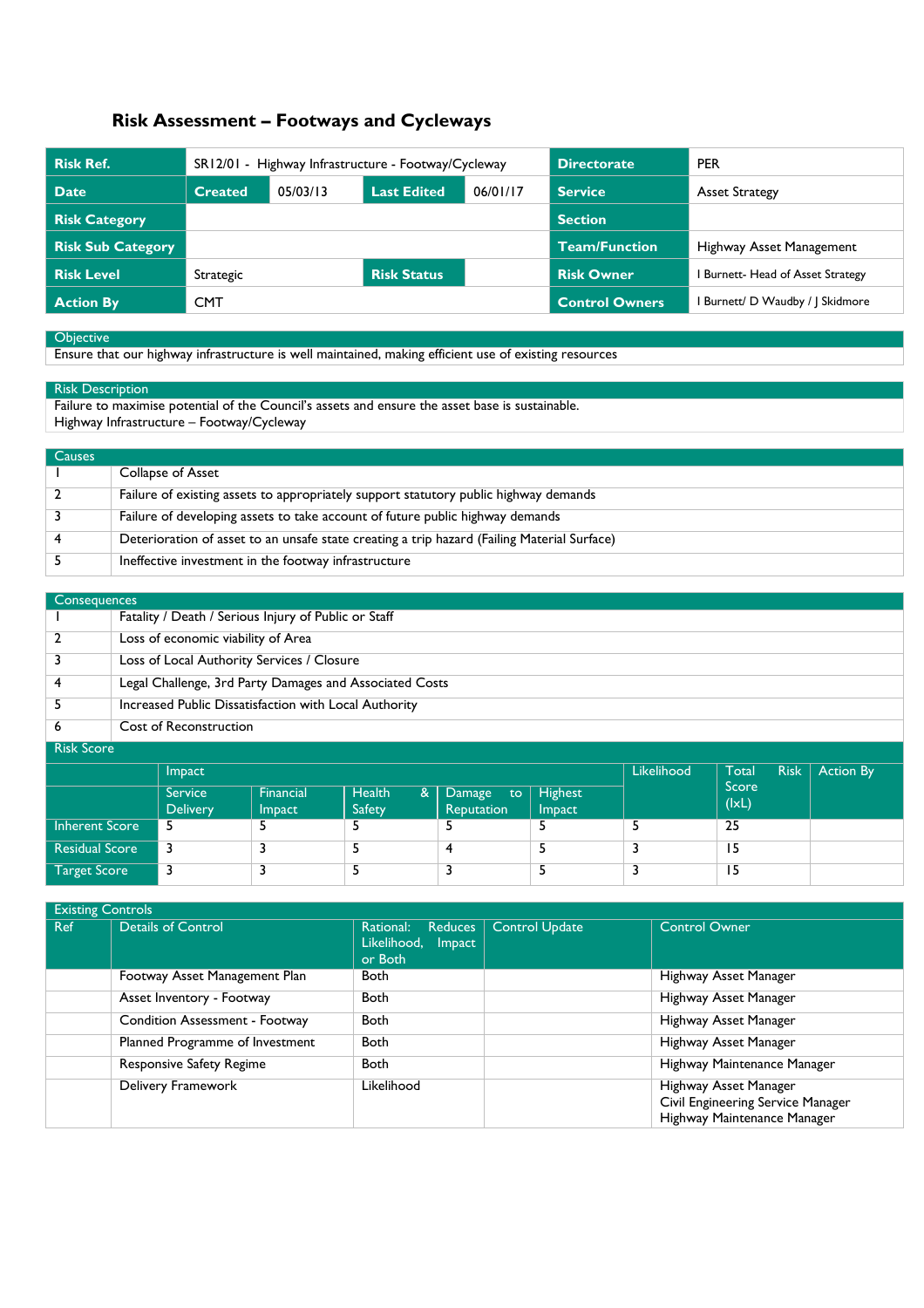### Risk Assessment – Structures

| <b>Risk Ref.</b>                                                                                                                 |  |                                                                                                 |                                                       | SR12/01 - Highway Infrastructure - Structures                                                       |    |                          | <b>Directorate</b>    |                              | <b>PER</b>                                                                                |                  |  |
|----------------------------------------------------------------------------------------------------------------------------------|--|-------------------------------------------------------------------------------------------------|-------------------------------------------------------|-----------------------------------------------------------------------------------------------------|----|--------------------------|-----------------------|------------------------------|-------------------------------------------------------------------------------------------|------------------|--|
| <b>Date</b>                                                                                                                      |  | <b>Created</b>                                                                                  | 05/03/13                                              | <b>Last Edited</b>                                                                                  |    | 06/01/17                 | <b>Service</b>        |                              | <b>Asset Strategy</b>                                                                     |                  |  |
| <b>Risk Category</b>                                                                                                             |  |                                                                                                 |                                                       |                                                                                                     |    |                          | <b>Section</b>        |                              |                                                                                           |                  |  |
| <b>Risk Sub Category</b>                                                                                                         |  |                                                                                                 |                                                       |                                                                                                     |    |                          | <b>Team/Function</b>  |                              | Highway Asset Management                                                                  |                  |  |
| <b>Risk Level</b>                                                                                                                |  | Strategic                                                                                       |                                                       | <b>Risk Status</b>                                                                                  |    |                          | <b>Risk Owner</b>     |                              | I Burnett- Head of Asset Strategy                                                         |                  |  |
| <b>Action By</b>                                                                                                                 |  | <b>CMT</b>                                                                                      |                                                       |                                                                                                     |    |                          | <b>Control Owners</b> |                              | I Burnett/ D Waudby / J Skidmore                                                          |                  |  |
| Objective                                                                                                                        |  |                                                                                                 |                                                       |                                                                                                     |    |                          |                       |                              |                                                                                           |                  |  |
| Ensure that our highway infrastructure is well maintained, making efficient use of existing resources<br><b>Risk Description</b> |  |                                                                                                 |                                                       |                                                                                                     |    |                          |                       |                              |                                                                                           |                  |  |
|                                                                                                                                  |  |                                                                                                 |                                                       | Failure to maximise potential of the Council's assets and ensure the asset base is sustainable.     |    |                          |                       |                              |                                                                                           |                  |  |
|                                                                                                                                  |  | Highway Infrastructure - Structures                                                             |                                                       |                                                                                                     |    |                          |                       |                              |                                                                                           |                  |  |
| <b>Causes</b>                                                                                                                    |  |                                                                                                 |                                                       |                                                                                                     |    |                          |                       |                              |                                                                                           |                  |  |
| I.<br>2                                                                                                                          |  | Collapse of Asset                                                                               |                                                       | Failure of existing assets to appropriately support statutory public highway demands                |    |                          |                       |                              |                                                                                           |                  |  |
| 3                                                                                                                                |  |                                                                                                 |                                                       | Failure of developing assets to take account of future public highway demands                       |    |                          |                       |                              |                                                                                           |                  |  |
| 4                                                                                                                                |  |                                                                                                 |                                                       | Deterioration of asset to an unsafe state creating a hazard                                         |    |                          |                       |                              |                                                                                           |                  |  |
| 5                                                                                                                                |  |                                                                                                 | Ineffective investment in highway structures          |                                                                                                     |    |                          |                       |                              |                                                                                           |                  |  |
| Consequences                                                                                                                     |  |                                                                                                 |                                                       |                                                                                                     |    |                          |                       |                              |                                                                                           |                  |  |
| I.                                                                                                                               |  |                                                                                                 | Fatality / Death / Serious Injury of Public or Staff  |                                                                                                     |    |                          |                       |                              |                                                                                           |                  |  |
| 2                                                                                                                                |  | Loss of economic viability of Area                                                              |                                                       |                                                                                                     |    |                          |                       |                              |                                                                                           |                  |  |
| 3                                                                                                                                |  |                                                                                                 | Loss of Local Authority Services / Closure            |                                                                                                     |    |                          |                       |                              |                                                                                           |                  |  |
| 4                                                                                                                                |  |                                                                                                 |                                                       | Legal Challenge, 3rd Party Damages and Associated Costs                                             |    |                          |                       |                              |                                                                                           |                  |  |
| 5                                                                                                                                |  |                                                                                                 | Increased Public Dissatisfaction with Local Authority |                                                                                                     |    |                          |                       |                              |                                                                                           |                  |  |
| 6                                                                                                                                |  | <b>Cost of Reconstruction</b>                                                                   |                                                       |                                                                                                     |    |                          |                       |                              |                                                                                           |                  |  |
| <b>Risk Score</b>                                                                                                                |  |                                                                                                 |                                                       |                                                                                                     |    |                          |                       |                              |                                                                                           |                  |  |
|                                                                                                                                  |  | Impact                                                                                          |                                                       |                                                                                                     |    |                          |                       | Likelihood                   | Total<br><b>Risk</b>                                                                      | <b>Action By</b> |  |
|                                                                                                                                  |  | <b>Service</b><br><b>Delivery</b>                                                               | <b>Financial</b><br>Impact                            | <b>Health</b><br>$\boldsymbol{\alpha}$<br><b>Damage</b><br>to<br><b>Safety</b><br><b>Reputation</b> |    | <b>Highest</b><br>Impact |                       | Score<br>(lxL)               |                                                                                           |                  |  |
| <b>Inherent Score</b>                                                                                                            |  | 5                                                                                               | 5                                                     | 5                                                                                                   | 5. |                          | 5                     | 5                            | 25                                                                                        |                  |  |
| <b>Residual Score</b>                                                                                                            |  | 3                                                                                               | 3                                                     | 5                                                                                                   | 4  |                          | 5                     | 3                            | 15                                                                                        |                  |  |
| <b>Target Score</b>                                                                                                              |  | 3                                                                                               | 3                                                     | 5                                                                                                   | 3  |                          | 5                     | 3                            | $\overline{15}$                                                                           |                  |  |
| <b>Existing Controls</b>                                                                                                         |  |                                                                                                 |                                                       |                                                                                                     |    |                          |                       |                              |                                                                                           |                  |  |
|                                                                                                                                  |  | Ref   Details of Control<br>Rational: Reduces   Control Update<br>Likelihood, Impact<br>or Both |                                                       |                                                                                                     |    |                          |                       |                              | <b>Control Owner</b>                                                                      |                  |  |
|                                                                                                                                  |  | Structures Asset Management Plan                                                                |                                                       | <b>Both</b>                                                                                         |    |                          |                       |                              | Highway Asset Manager                                                                     |                  |  |
|                                                                                                                                  |  | <b>Asset Inventory - Structures</b>                                                             |                                                       | Both                                                                                                |    |                          |                       |                              | Highway Asset Manager                                                                     |                  |  |
|                                                                                                                                  |  | <b>Condition Assessment - Structures</b>                                                        |                                                       | <b>Both</b>                                                                                         |    |                          |                       |                              | Highway Asset Manager                                                                     |                  |  |
|                                                                                                                                  |  | Planned Programme of Investment                                                                 |                                                       | <b>Both</b>                                                                                         |    |                          |                       | <b>Highway Asset Manager</b> |                                                                                           |                  |  |
|                                                                                                                                  |  | Responsive Safety Regime                                                                        |                                                       | <b>Both</b>                                                                                         |    |                          |                       |                              | Highway Maintenance Manager                                                               |                  |  |
|                                                                                                                                  |  | Delivery Framework                                                                              |                                                       | Likelihood                                                                                          |    |                          |                       |                              | Highway Asset Manager<br>Civil Engineering Service Manager<br>Highway Maintenance Manager |                  |  |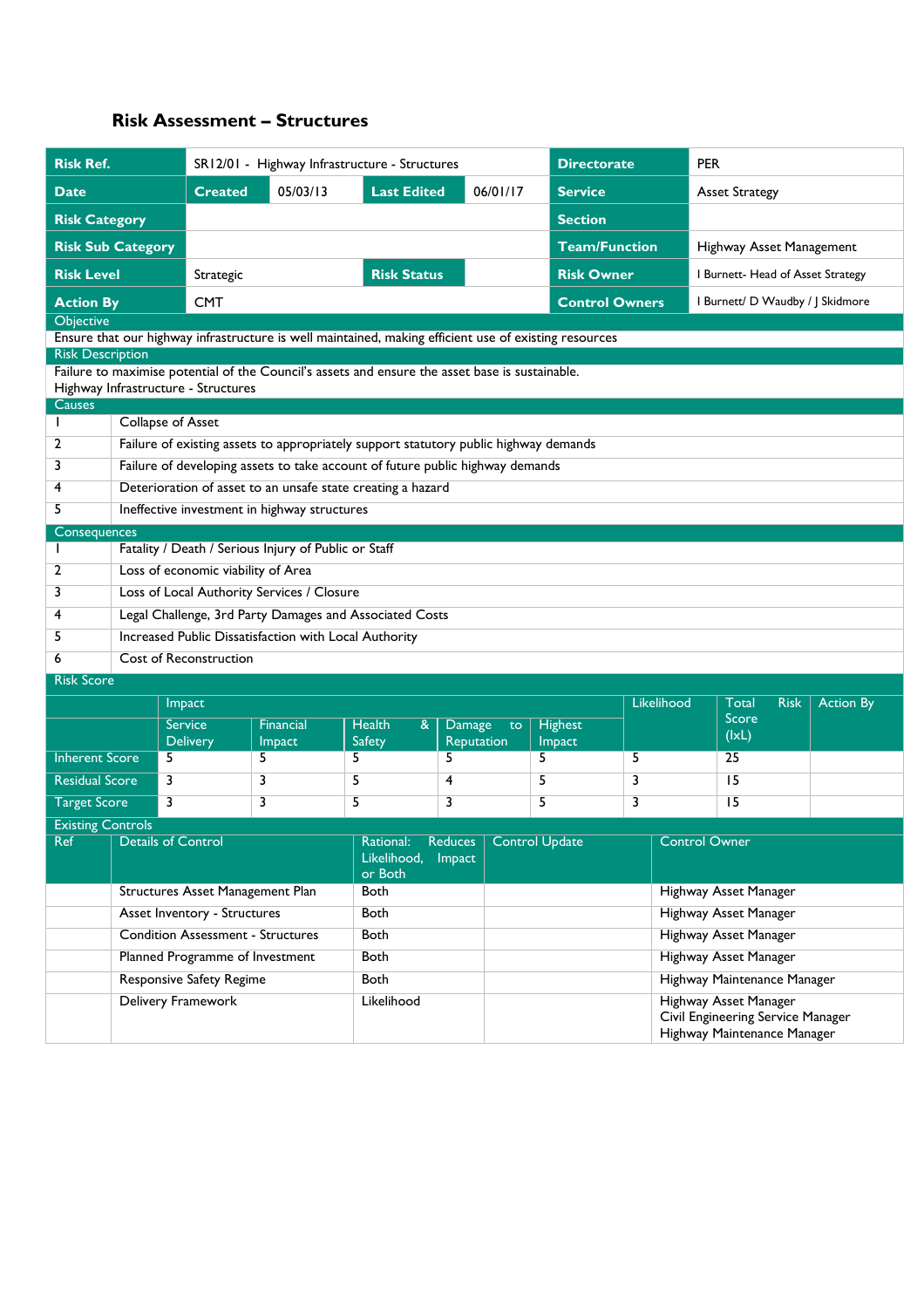# Risk Assessment – Street Lighting

| <b>Risk Ref.</b>                                    |                                                                                                                  |                                                      | SR12/01 - Highway Infrastructure - Street Lighting                                                    |                                    |                                                                                                 |          |                       | <b>Directorate</b>                                                                        | <b>PER</b>                               |  |  |  |  |
|-----------------------------------------------------|------------------------------------------------------------------------------------------------------------------|------------------------------------------------------|-------------------------------------------------------------------------------------------------------|------------------------------------|-------------------------------------------------------------------------------------------------|----------|-----------------------|-------------------------------------------------------------------------------------------|------------------------------------------|--|--|--|--|
| <b>Date</b>                                         |                                                                                                                  | <b>Created</b>                                       | 05/03/13                                                                                              | <b>Last Edited</b>                 |                                                                                                 | 06/01/17 | <b>Service</b>        |                                                                                           | <b>Asset Strategy</b>                    |  |  |  |  |
| <b>Risk Category</b>                                |                                                                                                                  |                                                      |                                                                                                       |                                    |                                                                                                 |          | <b>Section</b>        |                                                                                           |                                          |  |  |  |  |
| <b>Risk Sub Category</b>                            |                                                                                                                  |                                                      |                                                                                                       |                                    |                                                                                                 |          | <b>Team/Function</b>  |                                                                                           | Highway Asset Management                 |  |  |  |  |
| <b>Risk Level</b>                                   |                                                                                                                  | Strategic                                            |                                                                                                       |                                    | <b>Risk Status</b>                                                                              |          | <b>Risk Owner</b>     |                                                                                           | I Burnett- Head of Asset Strategy        |  |  |  |  |
| <b>Action By</b>                                    |                                                                                                                  | <b>CMT</b>                                           |                                                                                                       |                                    |                                                                                                 |          | <b>Control Owners</b> |                                                                                           | I Burnett/ D Waudby / J Skidmore         |  |  |  |  |
| Objective                                           |                                                                                                                  |                                                      | Ensure that our highway infrastructure is well maintained, making efficient use of existing resources |                                    |                                                                                                 |          |                       |                                                                                           |                                          |  |  |  |  |
| <b>Risk Description</b>                             |                                                                                                                  |                                                      |                                                                                                       |                                    |                                                                                                 |          |                       |                                                                                           |                                          |  |  |  |  |
|                                                     |                                                                                                                  |                                                      |                                                                                                       |                                    | Failure to maximise potential of the Council's assets and ensure the asset base is sustainable. |          |                       |                                                                                           |                                          |  |  |  |  |
|                                                     |                                                                                                                  | Highway Infrastructure - Street Lighting             |                                                                                                       |                                    |                                                                                                 |          |                       |                                                                                           |                                          |  |  |  |  |
| <b>Causes</b><br>$\mathbf{I}$                       |                                                                                                                  |                                                      |                                                                                                       |                                    |                                                                                                 |          |                       |                                                                                           |                                          |  |  |  |  |
| 2                                                   | <b>Collapse of Asset</b><br>Failure of existing assets to appropriately support statutory public highway demands |                                                      |                                                                                                       |                                    |                                                                                                 |          |                       |                                                                                           |                                          |  |  |  |  |
| 3                                                   |                                                                                                                  |                                                      | Failure of developing assets to take account of future public highway demands                         |                                    |                                                                                                 |          |                       |                                                                                           |                                          |  |  |  |  |
| 4                                                   |                                                                                                                  |                                                      | Deterioration of asset to an unsafe state creating a hazard                                           |                                    |                                                                                                 |          |                       |                                                                                           |                                          |  |  |  |  |
| 5                                                   |                                                                                                                  |                                                      | Ineffective investment in highway structures                                                          |                                    |                                                                                                 |          |                       |                                                                                           |                                          |  |  |  |  |
|                                                     | Consequences                                                                                                     |                                                      |                                                                                                       |                                    |                                                                                                 |          |                       |                                                                                           |                                          |  |  |  |  |
| ı                                                   |                                                                                                                  | Fatality / Death / Serious Injury of Public or Staff |                                                                                                       |                                    |                                                                                                 |          |                       |                                                                                           |                                          |  |  |  |  |
| 2                                                   |                                                                                                                  |                                                      | Loss of economic viability of Area                                                                    |                                    |                                                                                                 |          |                       |                                                                                           |                                          |  |  |  |  |
| 3                                                   |                                                                                                                  |                                                      | Loss of Local Authority Services / Closure<br>Legal Challenge, 3rd Party Damages and Associated Costs |                                    |                                                                                                 |          |                       |                                                                                           |                                          |  |  |  |  |
| 4                                                   |                                                                                                                  |                                                      |                                                                                                       |                                    |                                                                                                 |          |                       |                                                                                           |                                          |  |  |  |  |
| 5<br>6                                              |                                                                                                                  | <b>Cost of Reconstruction</b>                        | Increased Public Dissatisfaction with Local Authority                                                 |                                    |                                                                                                 |          |                       |                                                                                           |                                          |  |  |  |  |
| <b>Risk Score</b>                                   |                                                                                                                  |                                                      |                                                                                                       |                                    |                                                                                                 |          |                       |                                                                                           |                                          |  |  |  |  |
|                                                     |                                                                                                                  | Impact                                               |                                                                                                       |                                    |                                                                                                 |          |                       | Likelihood                                                                                | Total<br><b>Risk</b><br><b>Action By</b> |  |  |  |  |
|                                                     |                                                                                                                  | <b>Service</b>                                       | <b>Financial</b>                                                                                      | <b>Health</b><br>&                 | <b>Damage</b>                                                                                   |          | <b>Highest</b>        |                                                                                           | Score                                    |  |  |  |  |
|                                                     |                                                                                                                  | <b>Delivery</b>                                      | Impact                                                                                                | Safety                             | Reputation                                                                                      |          | Impact                |                                                                                           | (lxL)                                    |  |  |  |  |
| <b>Inherent Score</b>                               |                                                                                                                  | 5                                                    | 5                                                                                                     | 5                                  | 5                                                                                               |          | 5                     | 5                                                                                         | 25                                       |  |  |  |  |
| <b>Residual Score</b>                               |                                                                                                                  | 3                                                    | 3                                                                                                     | 5                                  | 4                                                                                               |          | 5                     | 3                                                                                         | 15                                       |  |  |  |  |
| <b>Target Score</b>                                 |                                                                                                                  | 3                                                    | 3                                                                                                     | 5<br>3                             |                                                                                                 |          | 5                     | 3                                                                                         | 15                                       |  |  |  |  |
| <b>Existing Controls</b><br>$\overline{\text{Ref}}$ |                                                                                                                  | Details of Control                                   |                                                                                                       | Rational: Reduces   Control Update |                                                                                                 |          |                       |                                                                                           | <b>Control Owner</b>                     |  |  |  |  |
|                                                     |                                                                                                                  |                                                      |                                                                                                       | Likelihood, Impact                 |                                                                                                 |          |                       |                                                                                           |                                          |  |  |  |  |
|                                                     |                                                                                                                  |                                                      |                                                                                                       | <b>Both</b>                        | or Both                                                                                         |          |                       |                                                                                           | Highway Asset Manager                    |  |  |  |  |
|                                                     | Street Lighting Asset Management Plan<br><b>Asset Inventory - Street Lighting</b>                                |                                                      |                                                                                                       | <b>Both</b>                        |                                                                                                 |          |                       |                                                                                           | Highway Asset Manager                    |  |  |  |  |
| Condition Assessment - Street Lighting              |                                                                                                                  |                                                      | Both                                                                                                  |                                    |                                                                                                 |          |                       | Highway Asset Manager                                                                     |                                          |  |  |  |  |
|                                                     | Planned Programme of Investment                                                                                  |                                                      |                                                                                                       | <b>Both</b>                        |                                                                                                 |          |                       |                                                                                           | Highway Asset Manager                    |  |  |  |  |
|                                                     |                                                                                                                  | Responsive Safety Regime                             |                                                                                                       | Both                               |                                                                                                 |          |                       |                                                                                           | Highway Maintenance Manager              |  |  |  |  |
|                                                     | Delivery Framework                                                                                               |                                                      |                                                                                                       |                                    | Likelihood                                                                                      |          |                       | Highway Asset Manager<br>Civil Engineering Service Manager<br>Highway Maintenance Manager |                                          |  |  |  |  |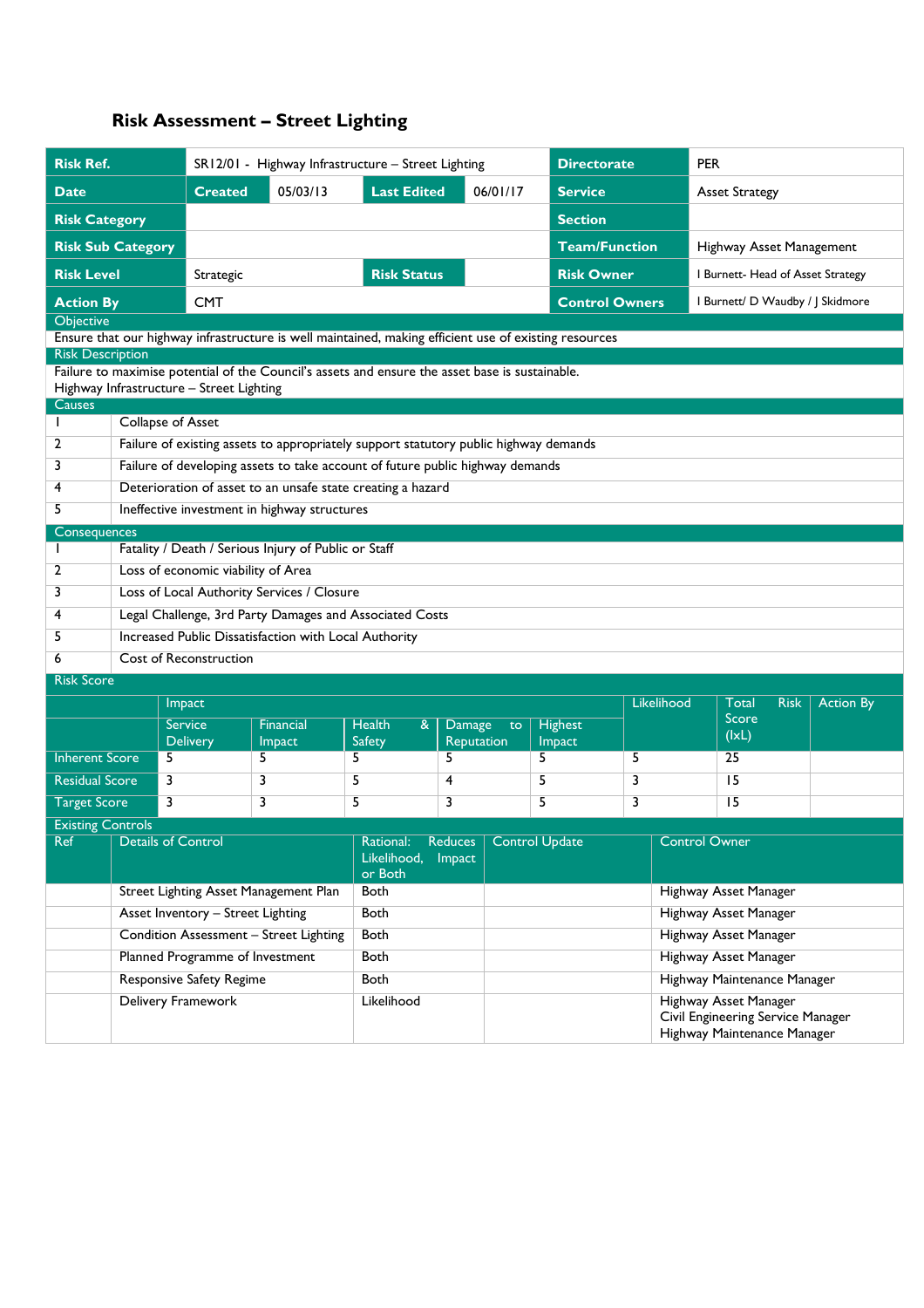# Risk Assessment – Street Furniture

| <b>Risk Ref.</b>                                                                                                                                                                                                                                                                                                                   |                                                                                                                                            |                                           | SR12/01 - Highway Infrastructure - Street Furniture                                             |                                                                          |  |          |                                                                                           | <b>PER</b><br><b>Directorate</b> |                       |                                   |                  |  |
|------------------------------------------------------------------------------------------------------------------------------------------------------------------------------------------------------------------------------------------------------------------------------------------------------------------------------------|--------------------------------------------------------------------------------------------------------------------------------------------|-------------------------------------------|-------------------------------------------------------------------------------------------------|--------------------------------------------------------------------------|--|----------|-------------------------------------------------------------------------------------------|----------------------------------|-----------------------|-----------------------------------|------------------|--|
| Date                                                                                                                                                                                                                                                                                                                               |                                                                                                                                            | <b>Created</b>                            | 01/04/14                                                                                        | <b>Last Edited</b>                                                       |  | 06/01/17 | <b>Service</b>                                                                            |                                  | <b>Asset Strategy</b> |                                   |                  |  |
| <b>Risk Category</b>                                                                                                                                                                                                                                                                                                               |                                                                                                                                            |                                           |                                                                                                 |                                                                          |  |          | <b>Section</b>                                                                            |                                  |                       |                                   |                  |  |
| <b>Risk Sub Category</b>                                                                                                                                                                                                                                                                                                           |                                                                                                                                            |                                           |                                                                                                 |                                                                          |  |          |                                                                                           | <b>Team/Function</b>             |                       | Highway Asset Management          |                  |  |
| <b>Risk Level</b>                                                                                                                                                                                                                                                                                                                  |                                                                                                                                            | Strategic                                 |                                                                                                 | <b>Risk Status</b>                                                       |  |          | <b>Risk Owner</b>                                                                         |                                  |                       | I Burnett- Head of Asset Strategy |                  |  |
| <b>Action By</b>                                                                                                                                                                                                                                                                                                                   |                                                                                                                                            | <b>CMT</b>                                |                                                                                                 |                                                                          |  |          | <b>Control Owners</b>                                                                     | I Burnett/ D Waudby / J Skidmore |                       |                                   |                  |  |
| Objective<br>Ensure that our highway infrastructure is well maintained, making efficient use of existing resources<br>The Council will aim to manage our street furniture to best enhance the street environment. We will minimise clutter and aim to provide clear<br>information to the highway user.<br><b>Risk Description</b> |                                                                                                                                            |                                           |                                                                                                 |                                                                          |  |          |                                                                                           |                                  |                       |                                   |                  |  |
|                                                                                                                                                                                                                                                                                                                                    |                                                                                                                                            | Highway Infrastructure - Street Furniture | Failure to maximise potential of the Council's assets and ensure the asset base is sustainable. |                                                                          |  |          |                                                                                           |                                  |                       |                                   |                  |  |
| <b>Causes</b>                                                                                                                                                                                                                                                                                                                      |                                                                                                                                            |                                           |                                                                                                 |                                                                          |  |          |                                                                                           |                                  |                       |                                   |                  |  |
|                                                                                                                                                                                                                                                                                                                                    |                                                                                                                                            | <b>Collapse of Asset</b>                  |                                                                                                 |                                                                          |  |          |                                                                                           |                                  |                       |                                   |                  |  |
| 2                                                                                                                                                                                                                                                                                                                                  |                                                                                                                                            |                                           | Failure of existing assets to inform or warn of pending hazard                                  |                                                                          |  |          |                                                                                           |                                  |                       |                                   |                  |  |
| 3                                                                                                                                                                                                                                                                                                                                  |                                                                                                                                            |                                           | Failure of existing assets to deter unsafe use of the highway                                   |                                                                          |  |          |                                                                                           |                                  |                       |                                   |                  |  |
| 4                                                                                                                                                                                                                                                                                                                                  |                                                                                                                                            |                                           | Deterioration of asset to an unsafe state                                                       |                                                                          |  |          |                                                                                           |                                  |                       |                                   |                  |  |
| 5                                                                                                                                                                                                                                                                                                                                  | Ineffective investment in the street furniture                                                                                             |                                           |                                                                                                 |                                                                          |  |          |                                                                                           |                                  |                       |                                   |                  |  |
| $\mathbf{I}$                                                                                                                                                                                                                                                                                                                       | Consequences<br>Fatality / Death / Serious Injury of Public or Staff                                                                       |                                           |                                                                                                 |                                                                          |  |          |                                                                                           |                                  |                       |                                   |                  |  |
| 2                                                                                                                                                                                                                                                                                                                                  |                                                                                                                                            |                                           | Loss of economic viability of Area                                                              |                                                                          |  |          |                                                                                           |                                  |                       |                                   |                  |  |
| 3                                                                                                                                                                                                                                                                                                                                  |                                                                                                                                            |                                           | Loss of Local Authority Services / Closure                                                      |                                                                          |  |          |                                                                                           |                                  |                       |                                   |                  |  |
| 4                                                                                                                                                                                                                                                                                                                                  |                                                                                                                                            |                                           | Legal Challenge, 3rd Party Damages and Associated Costs                                         |                                                                          |  |          |                                                                                           |                                  |                       |                                   |                  |  |
| 5                                                                                                                                                                                                                                                                                                                                  |                                                                                                                                            |                                           | Increased Public Dissatisfaction with Local Authority                                           |                                                                          |  |          |                                                                                           |                                  |                       |                                   |                  |  |
| 6                                                                                                                                                                                                                                                                                                                                  |                                                                                                                                            | Cost of Reconstruction                    |                                                                                                 |                                                                          |  |          |                                                                                           |                                  |                       |                                   |                  |  |
| <b>Risk Score</b>                                                                                                                                                                                                                                                                                                                  |                                                                                                                                            |                                           |                                                                                                 |                                                                          |  |          |                                                                                           |                                  |                       |                                   |                  |  |
|                                                                                                                                                                                                                                                                                                                                    |                                                                                                                                            | Impact                                    |                                                                                                 |                                                                          |  |          |                                                                                           | Likelihood                       | <b>Total</b>          | <b>Risk</b>                       | <b>Action By</b> |  |
|                                                                                                                                                                                                                                                                                                                                    |                                                                                                                                            | <b>Service</b><br><b>Delivery</b>         | Financial<br>Impact                                                                             | <b>Health</b><br>$\alpha$<br>Damage<br>to<br><b>Safety</b><br>Reputation |  |          | Highest<br><b>Impact</b>                                                                  |                                  | Score<br>(lxL)        |                                   |                  |  |
| <b>Inherent Score</b>                                                                                                                                                                                                                                                                                                              |                                                                                                                                            | 5.                                        | 5                                                                                               | 5                                                                        |  | 5        | 5                                                                                         | 5                                |                       | 25                                |                  |  |
| <b>Residual Score</b>                                                                                                                                                                                                                                                                                                              |                                                                                                                                            | 3                                         | 3                                                                                               | 5                                                                        |  | 4        | 5                                                                                         | 3                                |                       | 15                                |                  |  |
| <b>Target Score</b>                                                                                                                                                                                                                                                                                                                |                                                                                                                                            | 3                                         | 3                                                                                               | 5                                                                        |  | 3        | 5                                                                                         | 3                                |                       | 15                                |                  |  |
| <b>Existing Controls</b>                                                                                                                                                                                                                                                                                                           |                                                                                                                                            |                                           |                                                                                                 |                                                                          |  |          |                                                                                           |                                  |                       |                                   |                  |  |
| Ref                                                                                                                                                                                                                                                                                                                                | <b>Details of Control</b><br><b>Control Owner</b><br><b>Control Update</b><br>Rational:<br><b>Reduces</b><br>Likelihood, Impact<br>or Both |                                           |                                                                                                 |                                                                          |  |          |                                                                                           |                                  |                       |                                   |                  |  |
|                                                                                                                                                                                                                                                                                                                                    | Plan                                                                                                                                       | Street Furniture Asset Management         | <b>Both</b>                                                                                     |                                                                          |  |          |                                                                                           |                                  | Highway Asset Manager |                                   |                  |  |
|                                                                                                                                                                                                                                                                                                                                    | Asset Inventory - Street Furniture                                                                                                         |                                           |                                                                                                 | <b>Both</b>                                                              |  |          |                                                                                           | <b>Highway Asset Manager</b>     |                       |                                   |                  |  |
|                                                                                                                                                                                                                                                                                                                                    | Condition<br>Assessment<br>Street<br>Furniture                                                                                             |                                           |                                                                                                 | <b>Both</b>                                                              |  |          |                                                                                           |                                  | Highway Asset Manager |                                   |                  |  |
|                                                                                                                                                                                                                                                                                                                                    | Planned Programme of Investment                                                                                                            |                                           |                                                                                                 | <b>Both</b>                                                              |  |          |                                                                                           | Highway Asset Manager            |                       |                                   |                  |  |
|                                                                                                                                                                                                                                                                                                                                    |                                                                                                                                            | <b>Responsive Safety Regime</b>           |                                                                                                 | <b>Both</b>                                                              |  |          |                                                                                           | Highway Maintenance Manager      |                       |                                   |                  |  |
|                                                                                                                                                                                                                                                                                                                                    | Delivery Framework                                                                                                                         | Likelihood                                |                                                                                                 |                                                                          |  |          | Highway Asset Manager<br>Civil Engineering Service Manager<br>Highway Maintenance Manager |                                  |                       |                                   |                  |  |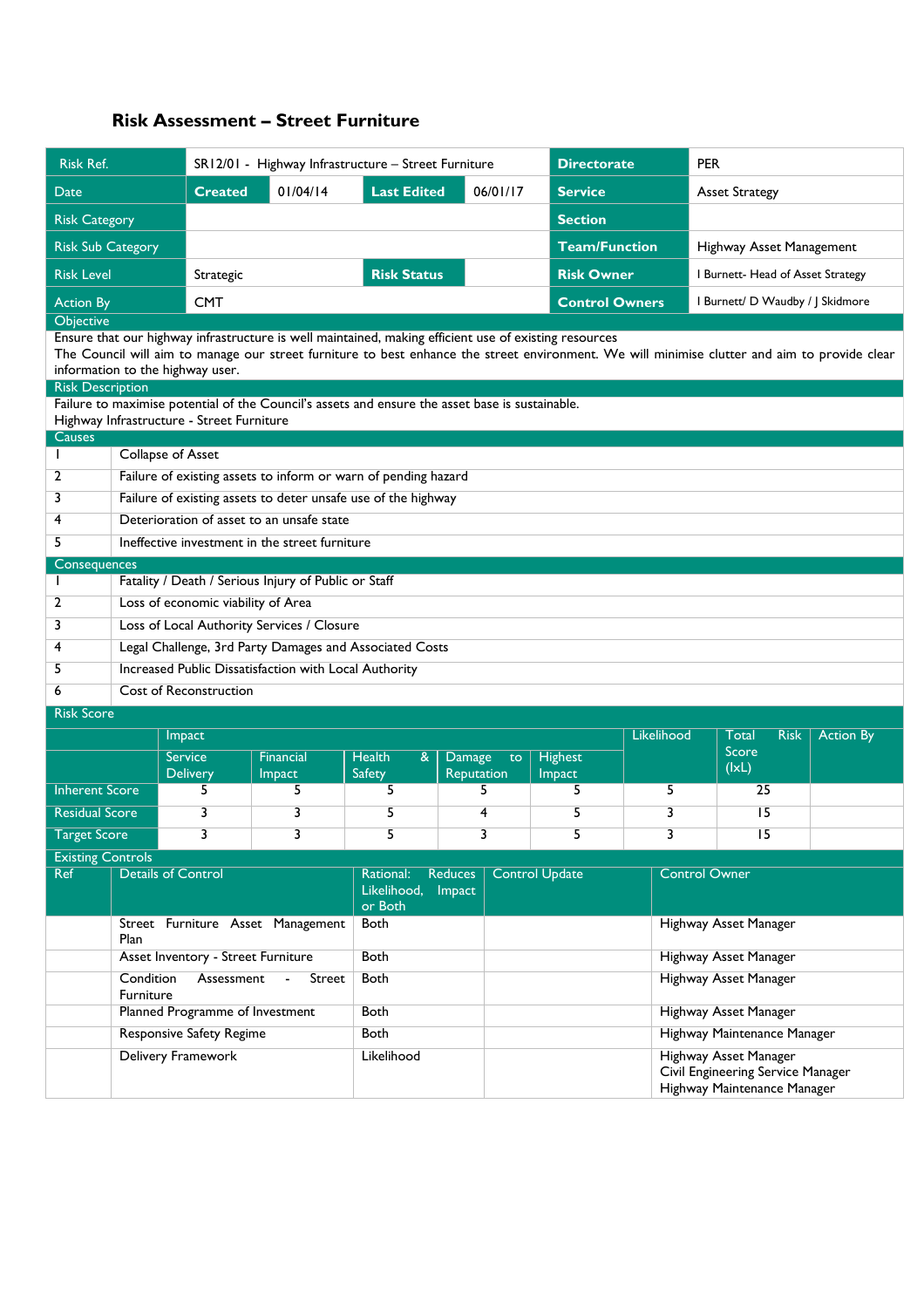# Risk Assessment – Traffic Management

| <b>Risk Ref.</b>                                                                                                                                                                         |                                                  |                                    | SR12/01 - Highway Infrastructure - Traffic Management                                                 |                                     |                      |          |                                                                                           | <b>PER</b><br><b>Directorate</b> |                       |                          |                                   |  |  |
|------------------------------------------------------------------------------------------------------------------------------------------------------------------------------------------|--------------------------------------------------|------------------------------------|-------------------------------------------------------------------------------------------------------|-------------------------------------|----------------------|----------|-------------------------------------------------------------------------------------------|----------------------------------|-----------------------|--------------------------|-----------------------------------|--|--|
| <b>Date</b>                                                                                                                                                                              |                                                  | Created                            | 05/03/13                                                                                              | <b>Last Edited</b>                  |                      | 06/01/17 | <b>Service</b>                                                                            |                                  | <b>Asset Strategy</b> |                          |                                   |  |  |
| <b>Risk Category</b>                                                                                                                                                                     |                                                  |                                    |                                                                                                       |                                     |                      |          | <b>Section</b>                                                                            |                                  |                       |                          |                                   |  |  |
|                                                                                                                                                                                          | <b>Risk Sub Category</b>                         |                                    |                                                                                                       |                                     |                      |          |                                                                                           | <b>Team/Function</b>             |                       | Highway Asset Management |                                   |  |  |
| <b>Risk Level</b>                                                                                                                                                                        |                                                  | Strategic                          |                                                                                                       | <b>Risk Status</b>                  |                      |          |                                                                                           | <b>Risk Owner</b>                |                       |                          | I Burnett- Head of Asset Strategy |  |  |
| <b>Action By</b>                                                                                                                                                                         |                                                  | <b>CMT</b>                         |                                                                                                       |                                     |                      |          |                                                                                           | <b>Control Owners</b>            |                       |                          | I Burnett/ D Waudby / J Skidmore  |  |  |
| <b>Objective</b>                                                                                                                                                                         |                                                  |                                    |                                                                                                       |                                     |                      |          |                                                                                           |                                  |                       |                          |                                   |  |  |
|                                                                                                                                                                                          |                                                  |                                    | Ensure that our highway infrastructure is well maintained, making efficient use of existing resources |                                     |                      |          |                                                                                           |                                  |                       |                          |                                   |  |  |
| <b>Risk Description</b><br>Failure to maximise potential of the Council's assets and ensure the asset base is sustainable.<br>Failure of the Highway Infrastructure - Traffic Management |                                                  |                                    |                                                                                                       |                                     |                      |          |                                                                                           |                                  |                       |                          |                                   |  |  |
| <b>Causes</b>                                                                                                                                                                            |                                                  |                                    |                                                                                                       |                                     |                      |          |                                                                                           |                                  |                       |                          |                                   |  |  |
|                                                                                                                                                                                          | <b>Collapse of Asset</b>                         |                                    |                                                                                                       |                                     |                      |          |                                                                                           |                                  |                       |                          |                                   |  |  |
| 2                                                                                                                                                                                        |                                                  |                                    | Failure of existing assets to appropriately support statutory public highway demands                  |                                     |                      |          |                                                                                           |                                  |                       |                          |                                   |  |  |
| 3                                                                                                                                                                                        |                                                  |                                    | Failure of developing assets to take account of future public highway demands                         |                                     |                      |          |                                                                                           |                                  |                       |                          |                                   |  |  |
| 4                                                                                                                                                                                        |                                                  |                                    | Deterioration of asset to an unsafe state creating a hazard                                           |                                     |                      |          |                                                                                           |                                  |                       |                          |                                   |  |  |
| 5                                                                                                                                                                                        |                                                  |                                    | Ineffective investment in the traffic management infrastructure                                       |                                     |                      |          |                                                                                           |                                  |                       |                          |                                   |  |  |
| Consequences                                                                                                                                                                             |                                                  |                                    |                                                                                                       |                                     |                      |          |                                                                                           |                                  |                       |                          |                                   |  |  |
|                                                                                                                                                                                          |                                                  |                                    | Fatality / Death / Serious Injury of Public or Staff                                                  |                                     |                      |          |                                                                                           |                                  |                       |                          |                                   |  |  |
| $\overline{2}$                                                                                                                                                                           |                                                  | Loss of economic viability of Area |                                                                                                       |                                     |                      |          |                                                                                           |                                  |                       |                          |                                   |  |  |
| 3                                                                                                                                                                                        |                                                  |                                    | Loss of Local Authority Services / Closure                                                            |                                     |                      |          |                                                                                           |                                  |                       |                          |                                   |  |  |
| 4                                                                                                                                                                                        |                                                  |                                    | Legal Challenge, 3rd Party Damages and Associated Costs                                               |                                     |                      |          |                                                                                           |                                  |                       |                          |                                   |  |  |
| 5                                                                                                                                                                                        |                                                  |                                    | Increased Public Dissatisfaction with Local Authority                                                 |                                     |                      |          |                                                                                           |                                  |                       |                          |                                   |  |  |
| 6                                                                                                                                                                                        |                                                  | <b>Cost of Reconstruction</b>      |                                                                                                       |                                     |                      |          |                                                                                           |                                  |                       |                          |                                   |  |  |
| <b>Risk Score</b>                                                                                                                                                                        |                                                  |                                    |                                                                                                       |                                     |                      |          |                                                                                           |                                  | Total                 |                          |                                   |  |  |
|                                                                                                                                                                                          |                                                  | Impact                             |                                                                                                       |                                     |                      |          |                                                                                           | Likelihood                       |                       | <b>Risk</b>              | <b>Action By</b>                  |  |  |
|                                                                                                                                                                                          |                                                  | <b>Service</b><br><b>Delivery</b>  | <b>Financial</b><br><b>Impact</b>                                                                     | <b>Health</b><br>&<br><b>Safety</b> | Damage<br>Reputation | to       | <b>Highest</b><br>Impact                                                                  |                                  | Score<br>(lxL)        |                          |                                   |  |  |
| <b>Inherent Score</b>                                                                                                                                                                    | 5                                                |                                    | 5                                                                                                     | 5.                                  | 5                    |          | 5.                                                                                        | 5                                | 25                    |                          |                                   |  |  |
| <b>Residual Score</b>                                                                                                                                                                    | 3                                                |                                    | 3                                                                                                     | 5                                   | 4                    |          | 5                                                                                         | 3                                | 15                    |                          |                                   |  |  |
| <b>Target Score</b>                                                                                                                                                                      | 3                                                |                                    | 3                                                                                                     | 5                                   | 3                    |          | 5                                                                                         | 3                                | 15                    |                          |                                   |  |  |
| <b>Existing Controls</b>                                                                                                                                                                 | Ref   Details of Control                         |                                    |                                                                                                       | Rational: Reduces   Control Update  |                      |          |                                                                                           |                                  | <b>Control Owner</b>  |                          |                                   |  |  |
|                                                                                                                                                                                          |                                                  |                                    |                                                                                                       | Likelihood, Impact<br>or Both       |                      |          |                                                                                           |                                  |                       |                          |                                   |  |  |
|                                                                                                                                                                                          |                                                  | Network Management Plan            |                                                                                                       | <b>Both</b>                         |                      |          |                                                                                           | Network Manager                  |                       |                          |                                   |  |  |
|                                                                                                                                                                                          | Asset Inventory - Traffic Management             |                                    |                                                                                                       | Both                                |                      |          |                                                                                           | Highway Asset Manager            |                       |                          |                                   |  |  |
|                                                                                                                                                                                          | Condition<br>Assessment<br>Traffic<br>Management |                                    |                                                                                                       | Both                                |                      |          |                                                                                           | Highway Asset Manager            |                       |                          |                                   |  |  |
|                                                                                                                                                                                          | Planned Programme of Investment                  |                                    |                                                                                                       | <b>Both</b>                         |                      |          |                                                                                           |                                  |                       |                          | Highway Asset Manager             |  |  |
|                                                                                                                                                                                          |                                                  | <b>Responsive Safety Regime</b>    |                                                                                                       | Both                                |                      |          |                                                                                           | Highway Maintenance Manager      |                       |                          |                                   |  |  |
|                                                                                                                                                                                          |                                                  | Delivery Framework                 | Likelihood                                                                                            |                                     |                      |          | Highway Asset Manager<br>Civil Engineering Service Manager<br>Highway Maintenance Manager |                                  |                       |                          |                                   |  |  |